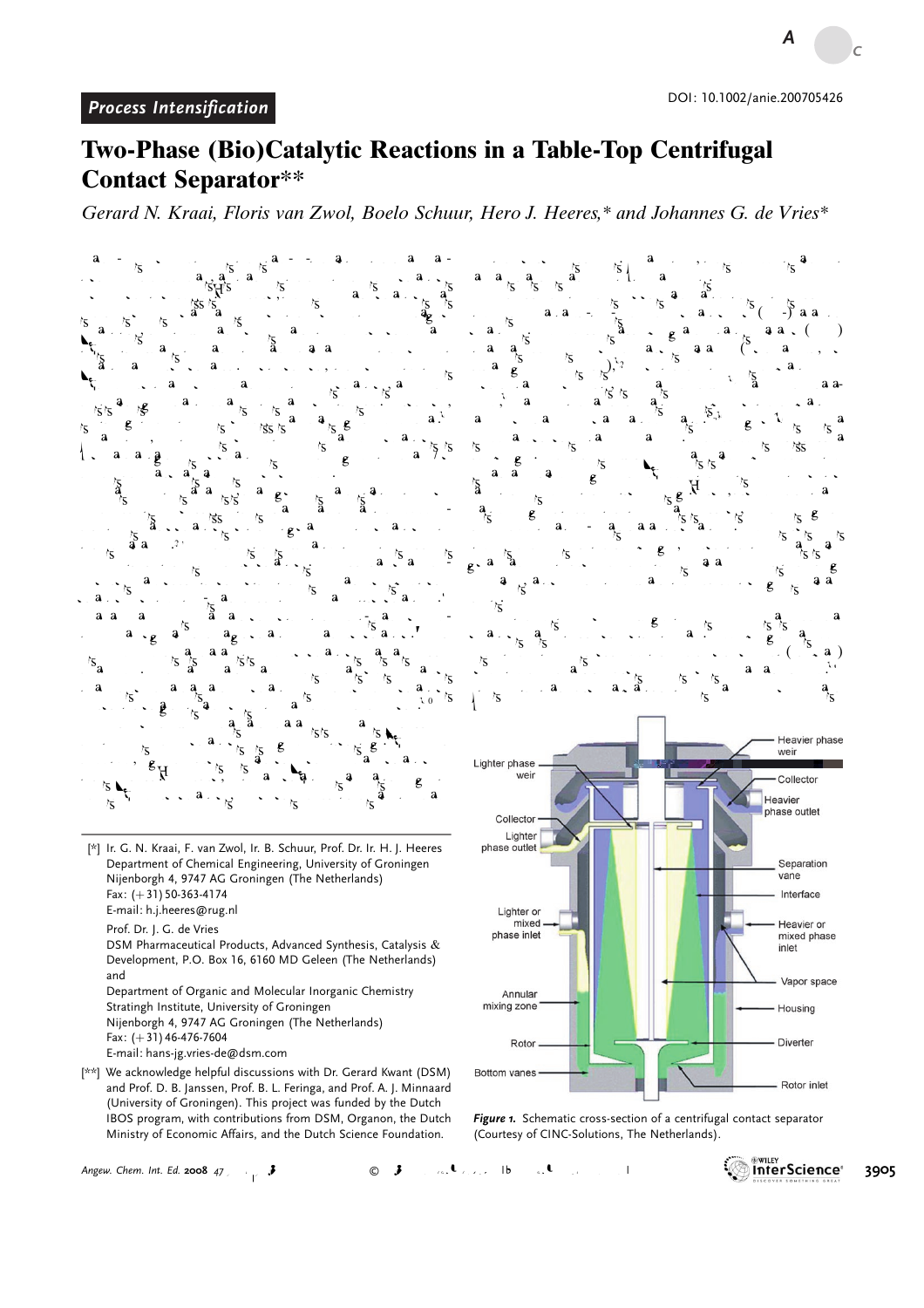## Communications



Figure 2. Cascade two-phase catalysis using CCSs in series.





Figure 3. Continuous conversion (in duplicate) of sunflower oil into FAME in a CCS at 30 Hz.









Scheme 1. Lipase-catalyzed esterification of oleic acid with 1-butanol.

3906 [www.angewandte.org](http://www.angewandte.org)  $2^{3}$   $2^{4}$   $3^{10}$   $4^{10}$   $4^{10}$   $4^{10}$   $4^{10}$   $4^{10}$   $4^{10}$   $4^{10}$   $4^{10}$   $4^{10}$   $4^{10}$   $4^{10}$   $4^{10}$   $4^{10}$   $4^{10}$   $4^{10}$   $4^{10}$   $4^{10}$   $4^{10}$   $4^{10}$   $4^{10}$   $4^{10}$   $4^{10}$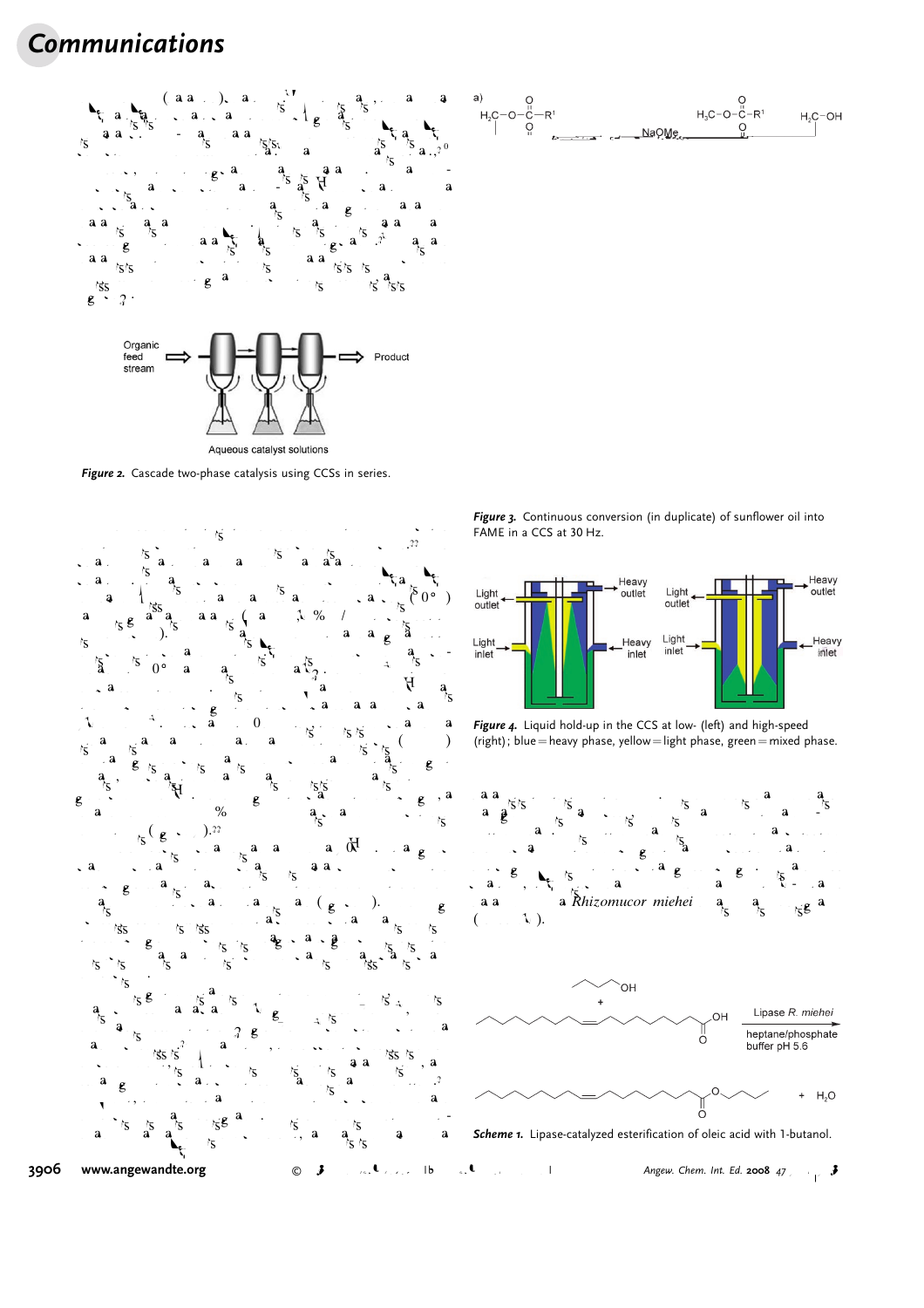

Figure 5. Effect of flow rate (a) and rotational speed (b) on the enzymatic esterification ([oleic acid] = 0.6 м, [BuOH] = 0.9 м, [lipase]=1 g L $^{-1}$  T = 50°C; a) rotational speed=40 Hz,  $\Phi_{\text{org}}=\Phi_{\text{aq}}$ ; b)  $\Phi_{\text{org}} = \Phi_{\text{aq}} = 10 \text{ mLmin}^{-1}$ ).





Figure 6. Lipase-catalyzed esterification of oleic acid with nBuOH in a CCS ([oleic acid] =  $0.6$  M, [nBuOH] =  $0.9$  M, [lipase] =  $3.0$  g L<sup>-1</sup>,  $\Phi_{\textsf{\tiny org}}\!=\!\Phi_{\textsf{\tiny aq}}\!=\!$  6 mLmin $^{-1}$ , spinning rate  $=$  40 Hz, T  $=$  50 °C).





Figure 7. Lipase-catalyzed esterification of oleic acid with nBuOH in a CCS with full recycling of the water phase and 90% recycling of the heptane phase.([oleic acid] =  $0.6$  M,  $[nBuOH] = 0.9$  M,  $[Lipase] =$ 6.0 g L<sup>-1</sup>,  $\Phi_{\text{org}} = \Phi_{\text{aq}} = 6.2 \text{ mLmin}^{-1}$ , spinning rate = 40 Hz, T = 50 °C).

Angew. Chem. Int. Ed. 2008 47,  $\overrightarrow{3}$  6  $\overrightarrow{3}$  6  $\overrightarrow{4}$  /  $\overrightarrow{2}$  1 [www.angewandte.org](http://www.angewandte.org) 3907

*Angewandte*

*Chemie*